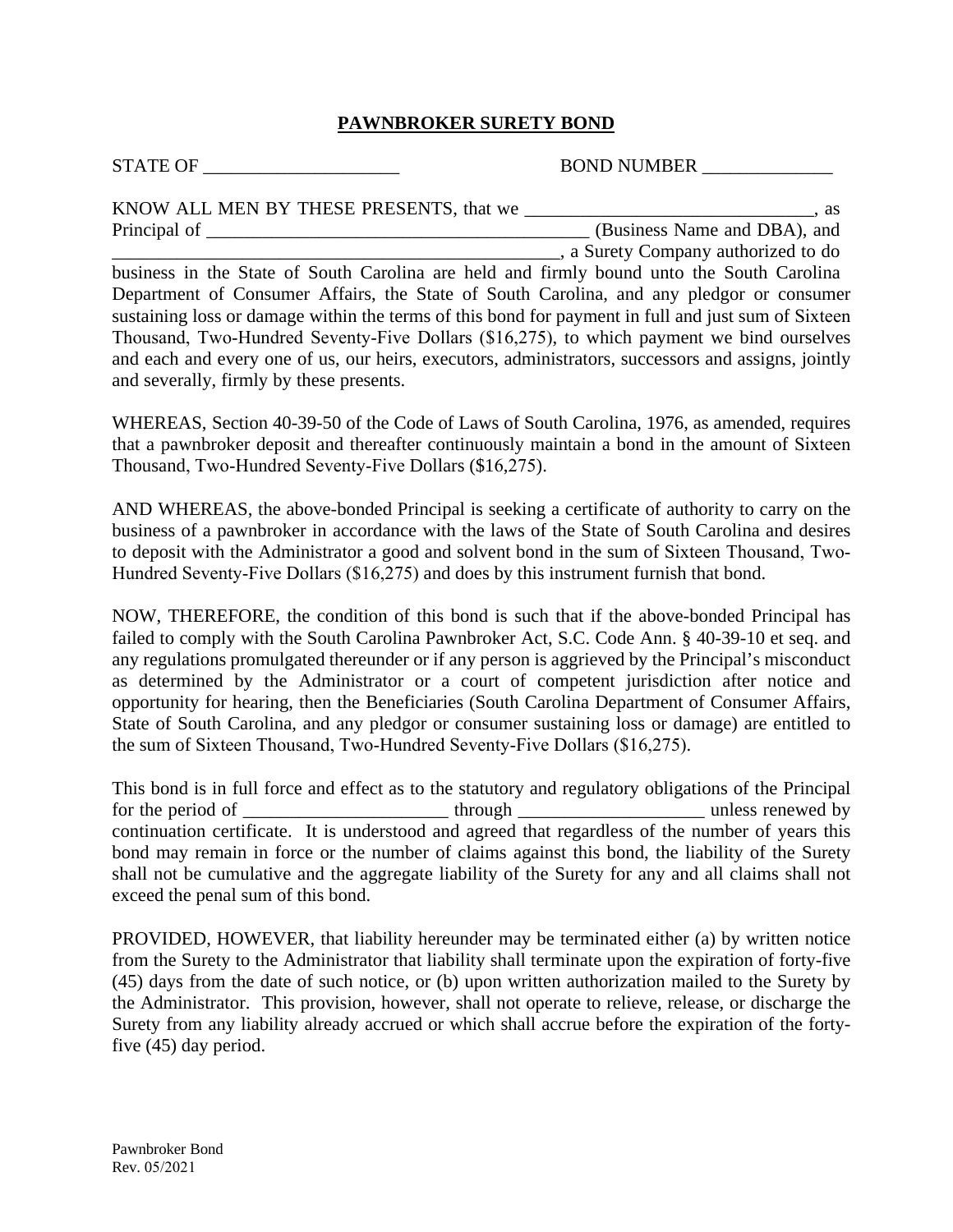IN WITNESS whereof the Principal and Surety have set their hands and affixed their seals in the manner and form following:

| In the presence of two witnesses as to Principal:                                                                                                                                                                                                                                                                                                                      |                        |
|------------------------------------------------------------------------------------------------------------------------------------------------------------------------------------------------------------------------------------------------------------------------------------------------------------------------------------------------------------------------|------------------------|
|                                                                                                                                                                                                                                                                                                                                                                        | Principal's Signature  |
|                                                                                                                                                                                                                                                                                                                                                                        | <b>Print Name</b>      |
| In the presence of two witnesses as to Surety:                                                                                                                                                                                                                                                                                                                         |                        |
|                                                                                                                                                                                                                                                                                                                                                                        | Signature of Surety    |
|                                                                                                                                                                                                                                                                                                                                                                        | Title                  |
| <b>WITNESS AS TO PRINCIPAL:</b>                                                                                                                                                                                                                                                                                                                                        | (Affix Corporate Seal) |
|                                                                                                                                                                                                                                                                                                                                                                        |                        |
| and made oath that he/she saw the within named __________________________________(Principal) sign,<br>subscribed their names as witnesses thereto.                                                                                                                                                                                                                     |                        |
| Sworn to and subscribed before me this                                                                                                                                                                                                                                                                                                                                 | Signature of Witness 1 |
| <u> 1989 - Johann Harry Harry Harry Harry Harry Harry Harry Harry Harry Harry Harry Harry Harry Harry Harry Harry</u><br>Notary Public                                                                                                                                                                                                                                 |                        |
| <b>WITNESS AS TO SURETY:</b>                                                                                                                                                                                                                                                                                                                                           |                        |
|                                                                                                                                                                                                                                                                                                                                                                        |                        |
| Before me, the subscribing Notary Public, personally appeared _____________________________(Witness 1)<br>and made oath that he/she saw the within named __________________________________(Surety Signer)<br>sign, seal, and deliver the within Bond and that he/she with ________________________________(Witness 2)<br>subscribed their names as witnesses thereto. |                        |
| Sworn to and subscribed before me this                                                                                                                                                                                                                                                                                                                                 | Signature of Witness 1 |

Notary Public

\_\_\_\_\_\_\_\_\_\_\_\_\_\_\_\_\_\_\_\_\_\_\_\_\_\_\_\_\_\_\_\_\_\_

Pawnbroker Bond Rev. 05/2021